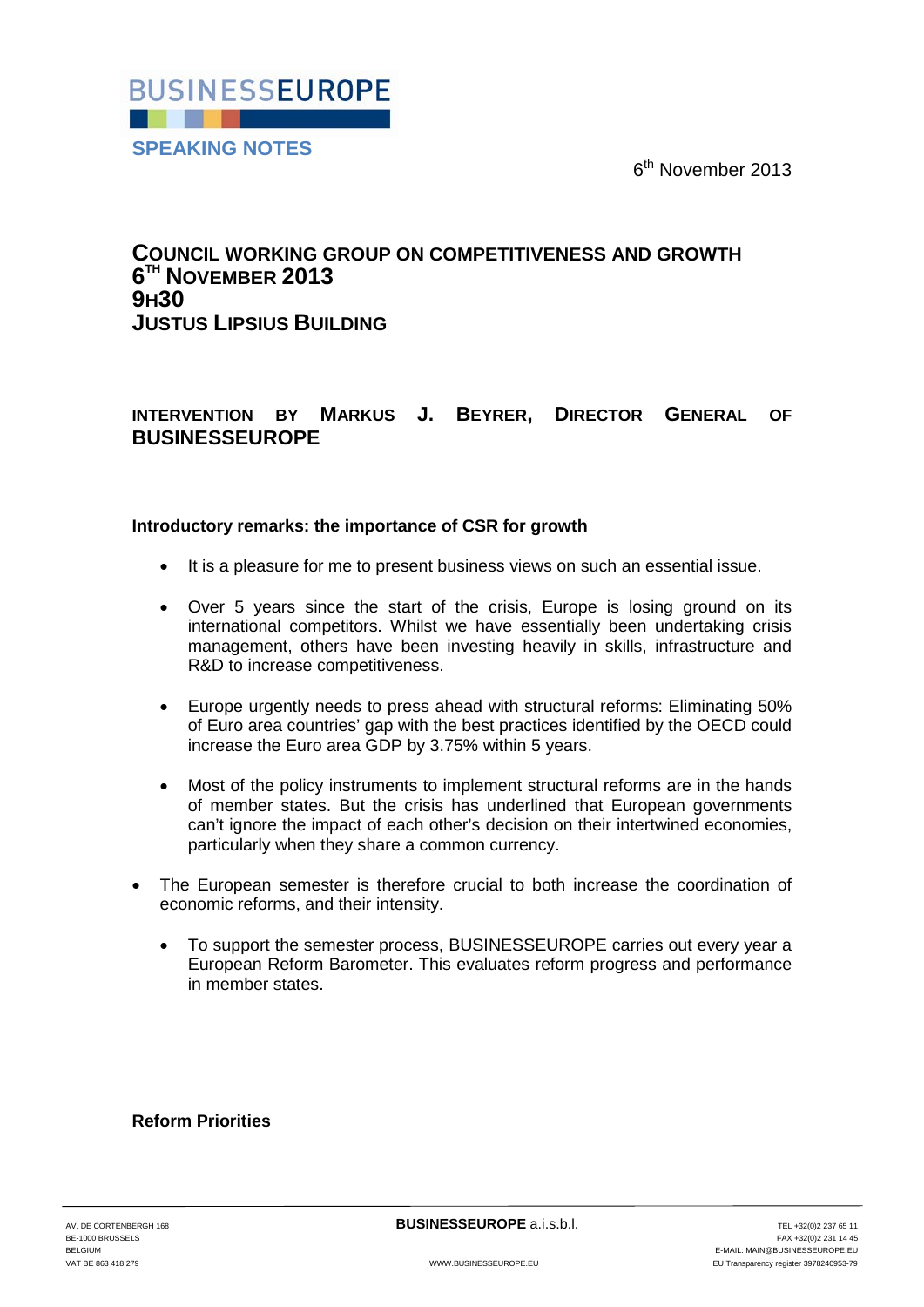

Our members, representing businesses across Europe point to 3 broad priorities for reform

- Firstly, **Growth-enhancing fiscal consolidation** is essential to restore confidence in sustainable public finances
	- o Member States must strengthen confidence in the stability of public finances by continuing to progress towards balanced budgets and in turn starting to reduce long-term debt position.
	- o Fiscal consolidation needs to focus upon reductions in public expenditure, rather than tax increases.
	- o Tax reforms must favour tax systems supportive of long term investments, by shifting tax burden away from labour and capital.
- Secondly structural **labour market reforms** are needed to overcome labour market rigidities and to increase productivity and employment.
	- o Well-functioning and flexible labour markets facilitate job creation, transitions between jobs, and help to match skills supply and labour demand.
	- o It is important to keep labour costs in line with productivity to safeguard EU companies' competitiveness and ability to invest
- Thirdly, structural reforms must unleash the growth potential of **product markets.**
	- o Opening markets to increased competition, including through completion of the single market in areas such as services, energy and digital economy can help drive productivity growth and employment creation.
	- o Member States must also support business expansion by reducing administrative costs.

### **Reform Progress**

Our members tell us that The Commission's Country Specific Recommendations generally set the right priorities for structural reforms

> o According to our survey on the effectiveness of the European Semester in driving structural reforms, 69% of our members believe that the country specific recommendations are absolutely or to a large extent appropriate.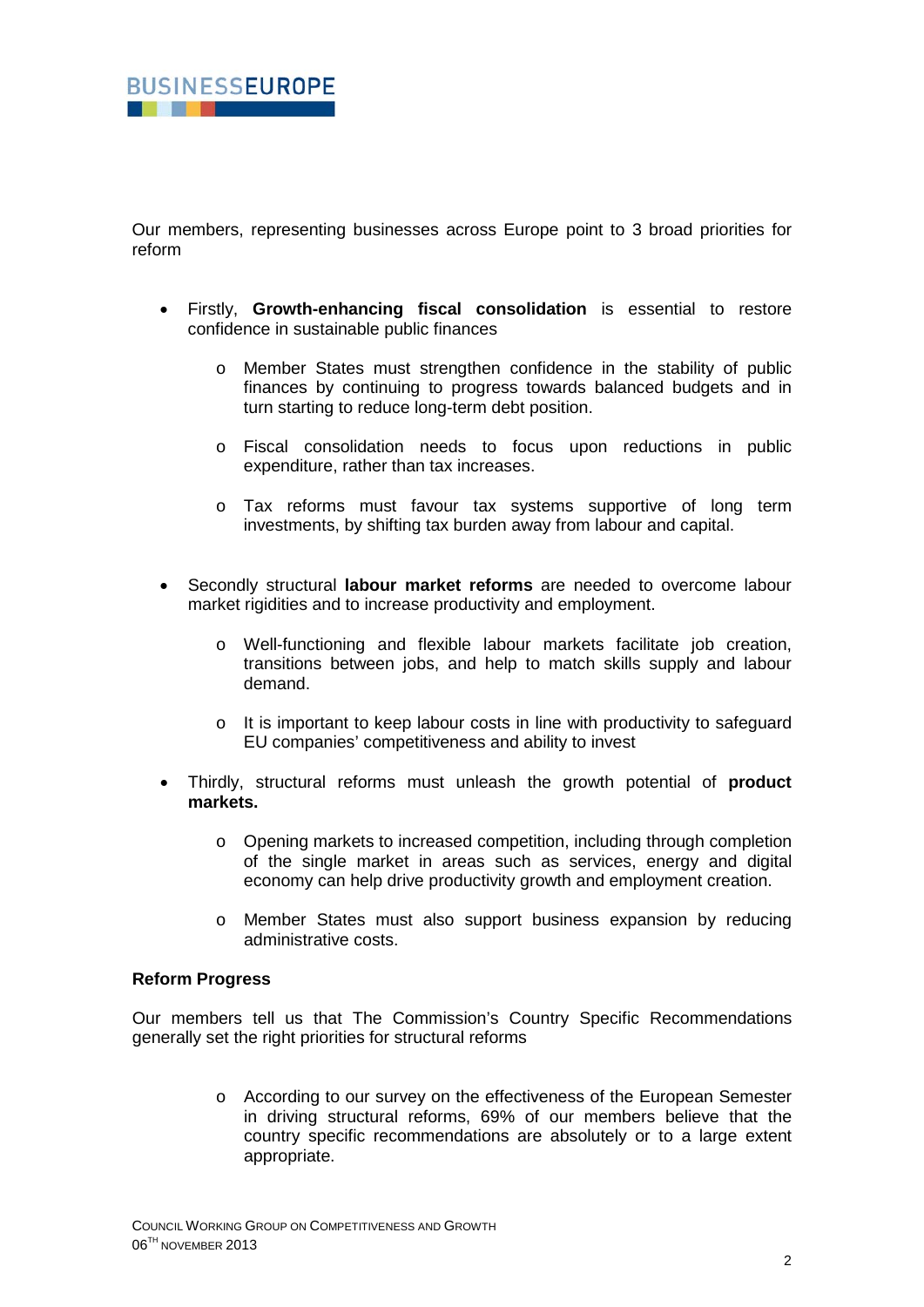

- o Member States National Reform Programmes are also generally seen as appropriate, although a quarter of the respondents still believe Member States' NRP could show greater ambition.
- More broadly, we particularly welcome the fact that the Commission has stepped up its efforts over time to provide more robust and detailed recommendations to address structural weaknesses.
- It is also important that recommendations are not watered down by the Council. We welcome the fact that this year's Council final adoption has remained broadly in line with the initial targets set out by the Commission.

#### **Implementation**

- However, our survey also shows a major gap between reform plans and actual implementation.
- Average reform progress is judged at best mixed by our national federations, with no federation entirely satisfactory, and with no significant improvement from one year to another.
- Our assessment is shared by the Commission, which considers that progress in comparison with previous year is observed in only 15% of the around 400 country specific recommendations<sup>[1](#page-2-0)</sup>.
- We are particularly concerned regarding on progress in implementing reforms in terms of productivity and investment and in international competitiveness. This is particularly the case if we are to achieve the Commission's goal to **raise industry's share to 20%** of EU GDP by 2020
	- o Efforts to reduce the **regulatory burden** on businesses must accelerate.
	- o We are particularly worried about **inconsistent energy and environmental policies.** This has resulted in industrial energy prices racing far ahead of those in the US, putting EU industry at a competitive disadvantage.
	- o Europe is also losing ground in **innovation and skills**. This is crucial if we are to attract the high quality, high paid jobs found in globally footloose , technology intensive sectors.

<span id="page-2-0"></span><sup>1</sup> Mentioned in Parliament's Econ Committee) report on European Semester (published 2013) -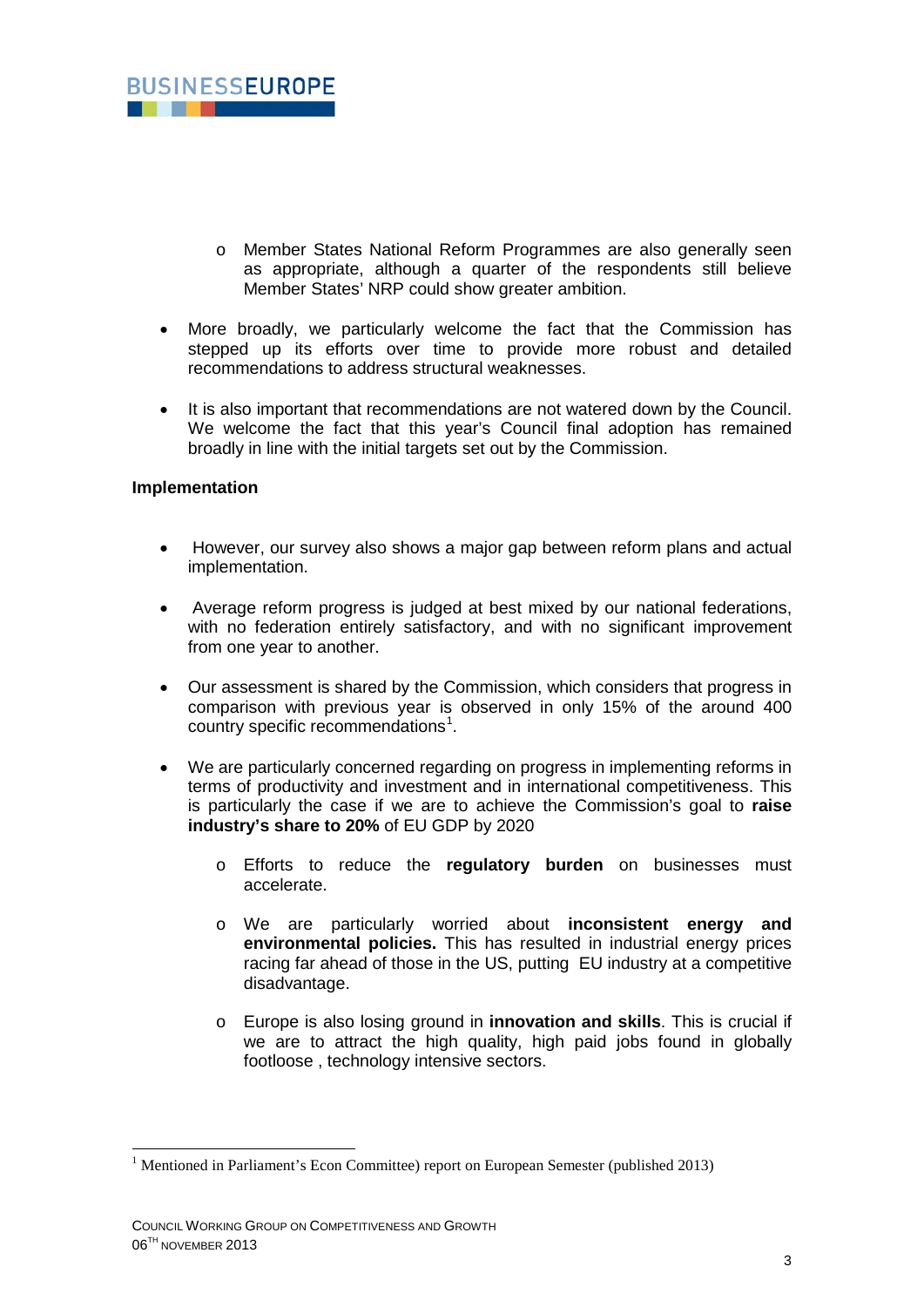

- o We therefore call for further efforts to help **R&D** spending to reach the goal of 3% of GDP.. Education systems must also better meet future skills, particularly by having a greater focus on **STEM**.
- Our survey recognises that **labour market reforms are taking place** in a growing number of countries. But more needs to be done to really hasten Europe's recovery out of crisis and scale down EU unemployment. The danger is that the present reforms are seen as the end and not the starting point for reform.
- In terms of **public finances**. consolidation efforts to restore sustainable public finances remain a key priority for businesses,
	- o It is essential that those countries being given extra time to achieve budget targets intensify the structural reforms which are the basis for which extra time has been granted.
- Our survey shows that **financial stability** is the area with most rapid progress has taken place.
	- o I hardly need to mention the important of getting reform right in this area. Constraints in **accessing affordable funds**, in particular for SMEs, represent a major obstacle to companies' investment and growth and a major risk over the fragile observed recovery.
	- o Reforms must strike the right balance between greater financial stability and ensuring access to affordable loans.
	- o National reforms must also be supportive of alternative funding routes, such as venture capital.
	- o Reforms raising the cost of capital and undermining investment, such as a tax on financial transactions, must be avoided.

### **Concluding remarks: a need for greater enforcement**

I know this is not an easy task,

While they take time to fully feed through to growth, structural reforms are already starting to show results in some countries.

For example, labour and product market reforms in countries like Spain, Ireland and Portugal have contributed to higher competitiveness and more exports. Current account deficit of almost 10% in Spain in 2009 6% in Ireland and 11% in Portugal in 2008 are all expected to be replaced by surpluses of around 2% this year.